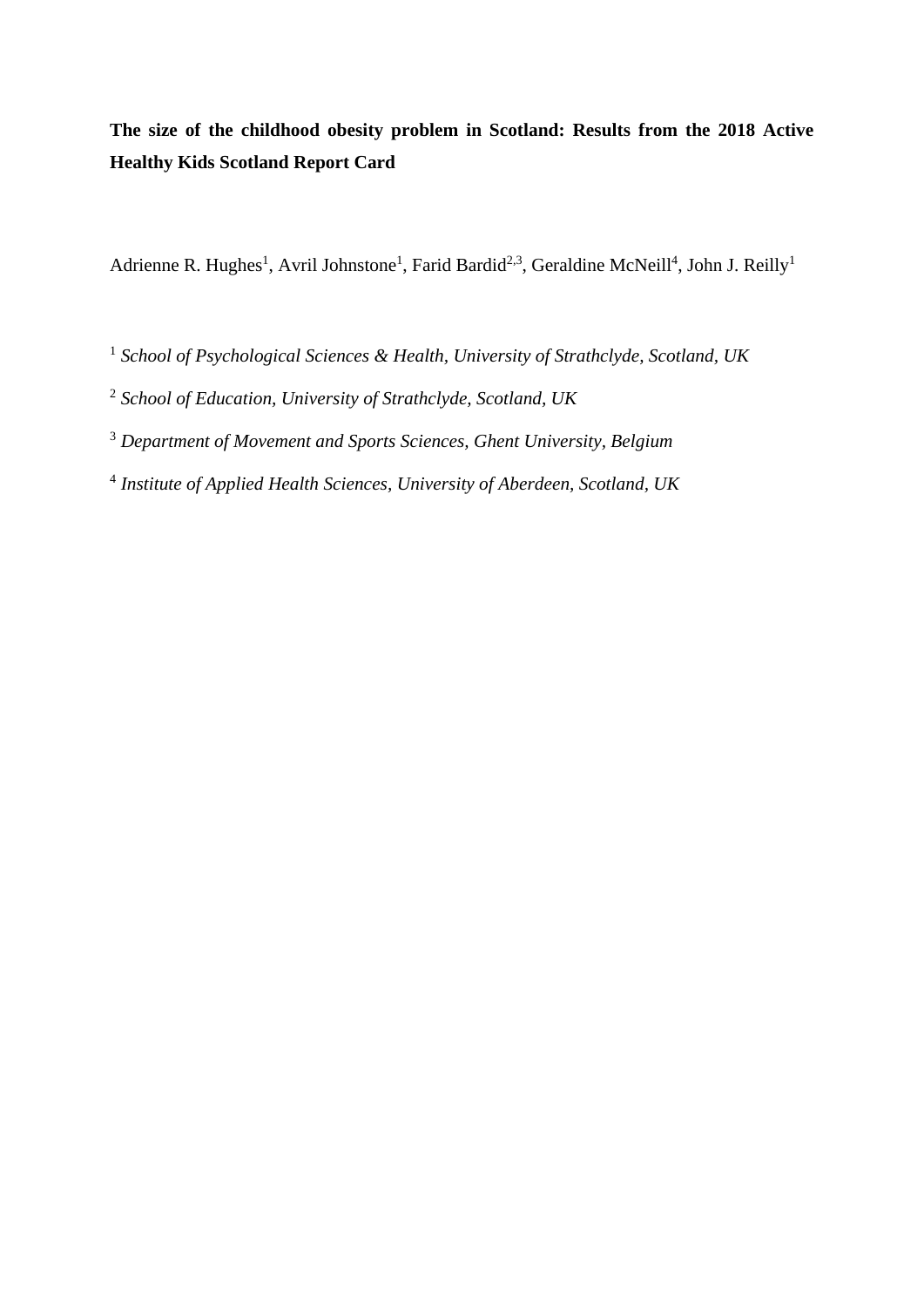## **Abstract**

*Introduction*: The 2018 Report Card provides a 'state of the nation' assessment of the physical activity (PA) and health of children and adolescents in Scotland, focusing on obesity prevalence.

*Methods*: We graded eleven PA and health indicators based on data which were: recent, derived from nationally representative surveys, affected by minimal bias, and determined by the % of children and adolescents meeting an evidence-based recommendation, ranging from A+  $(94\% - 100\%)$  to F  $(<20\%)$ .

*Results*: C grades were assigned to Active Transportation to school/nursery (49%) and Government (many policies target PA and obesity, however policy implementation and evaluation is more limited). Organised Sport and PA was graded as B (68%). Community and Environment was graded as B-, access to local play areas was high (92%), but perceived safety was lower. Active Play was graded as D-, 26% of 2-15 year olds participated in  $\geq$ 2 hours/day on weekdays and 40% at weekends. Family and Peers was graded as D, 77% of 2-15 year olds had fathers who met the adult PA recommendation (71% of mothers), 26% had at least one parent who ate 5+ portions of fruit & veg/day and 74% had at least one overweight or obese parent. Sedentary Behaviour was graded as D-, 68% exceeded the screen time recommendation  $(\geq 2$ hrs/day) on weekdays and 83% at weekends. Diet was graded as D, 13% of 2-15 year olds ate 5+ portions of fruit & veg/day and the average intake of sugar and saturated fat exceeded Scottish Dietary Goals. The F grade for Overall PA was carried forward from the 2016 report card because no recent survey measured this indicator appropriately. Physical fitness could not be graded due to lack of data. National surveys suggest 14% of 2-15 year olds are obese, however these substantially underestimate the true prevalence of obesity, because they do take adequate account of age, and because BMI-for-age has low sensitivity, thus Obesity could not